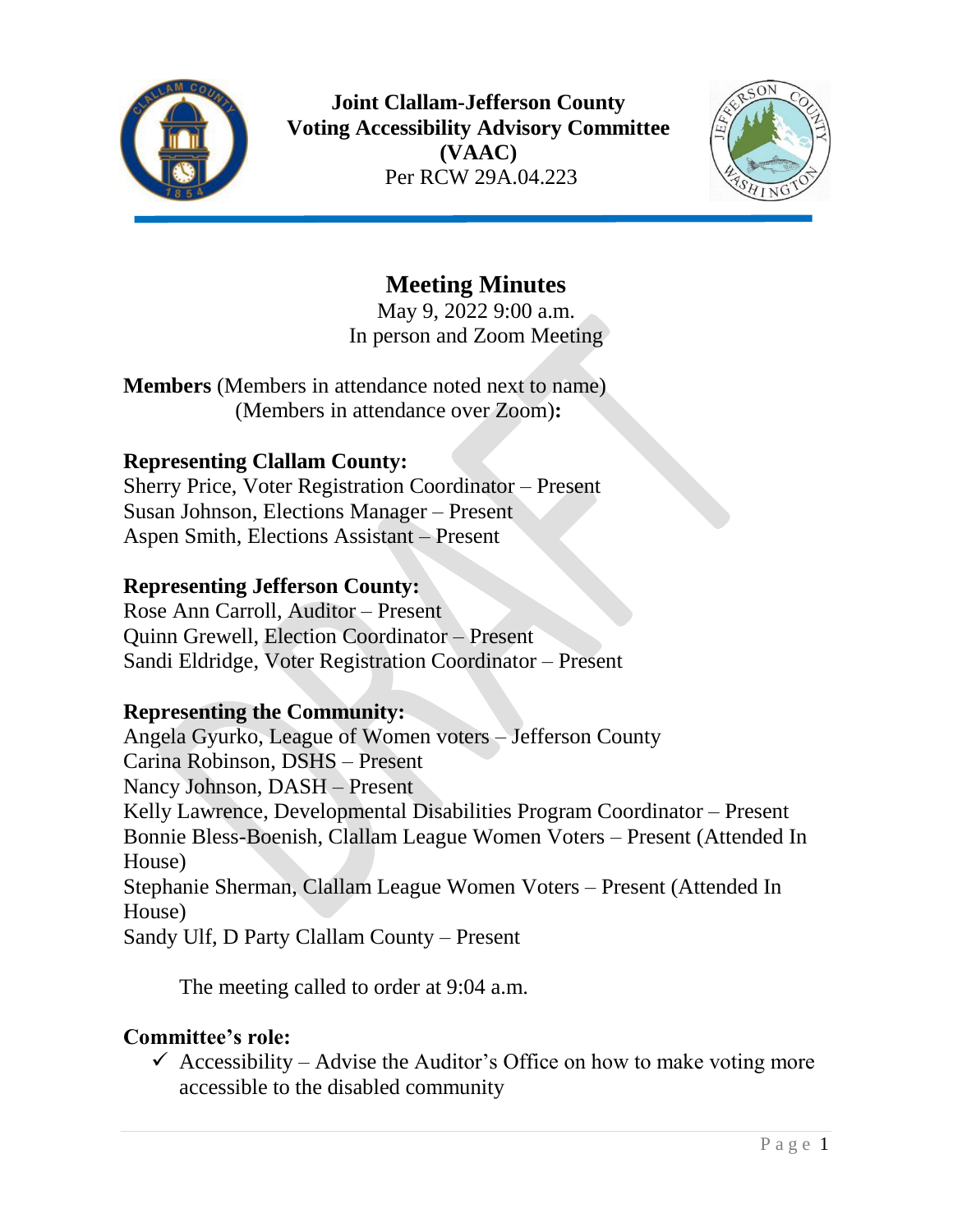- $\checkmark$  Outreach Assist the Auditor's Office in communicating with voters in the disabled community
- $\checkmark$  Education Help the Auditor's Office to inform voters in the disabled community and educate staff on disability issues.

## **Old Business**

Approve October 13, 2021 meeting minutes. Motion to approve made by Quinn Grewell. Motion 2nd Sherry Price. All in favor – unanimous

#### **New Business:**

- 1. Report on Accessible Voting in Clallam and Jefferson Counties both counties reported on Accessible Voting Units, available to the community 20 days before each election. (Sip and Puff accessibility was discussed after the meeting ended with the two LWV present in house. Clallam has looked into this feature and the attending LWV ladies discussed the use of funds and commented that due to little to no interest from the community, the funds would be best used for outreach in another area.
- 2. Quinn Grewell discussed a new AVU the county elections division purchased. They are hoping to be able to expand their voter outreach by being able to transport and use it at locations that voters with disabilities would be able to access with greater ease. Sherry Price and Quinn Grewell discussed voter outreach, mailing a voter informational flyer (At a Glance) and outreach to the Braille library.
- 3. Quinn Grewell brought forth the idea of Jefferson and Clallam working together to have consistent language for voter outreach material: LVP, At a Glance, website material. Susan and Quinn will further discuss the possibilities of implementing this in the future.
- 4. There was discussion on the voting population that may be overlooked and/or has low voter turnout. Carina Robinson offered insight into the transition program offered by the high schools; these citizens would benefit from learning more about county elections. Both Counties are excited to participate with this venture. In particular, each county will be contacting the county high schools that offer special needs programs. The goal is to invite and educate these students into the voting community. Voter education would focus on: field trips to Elections Offices, handing out education material, interacting with sample ballots, practice with